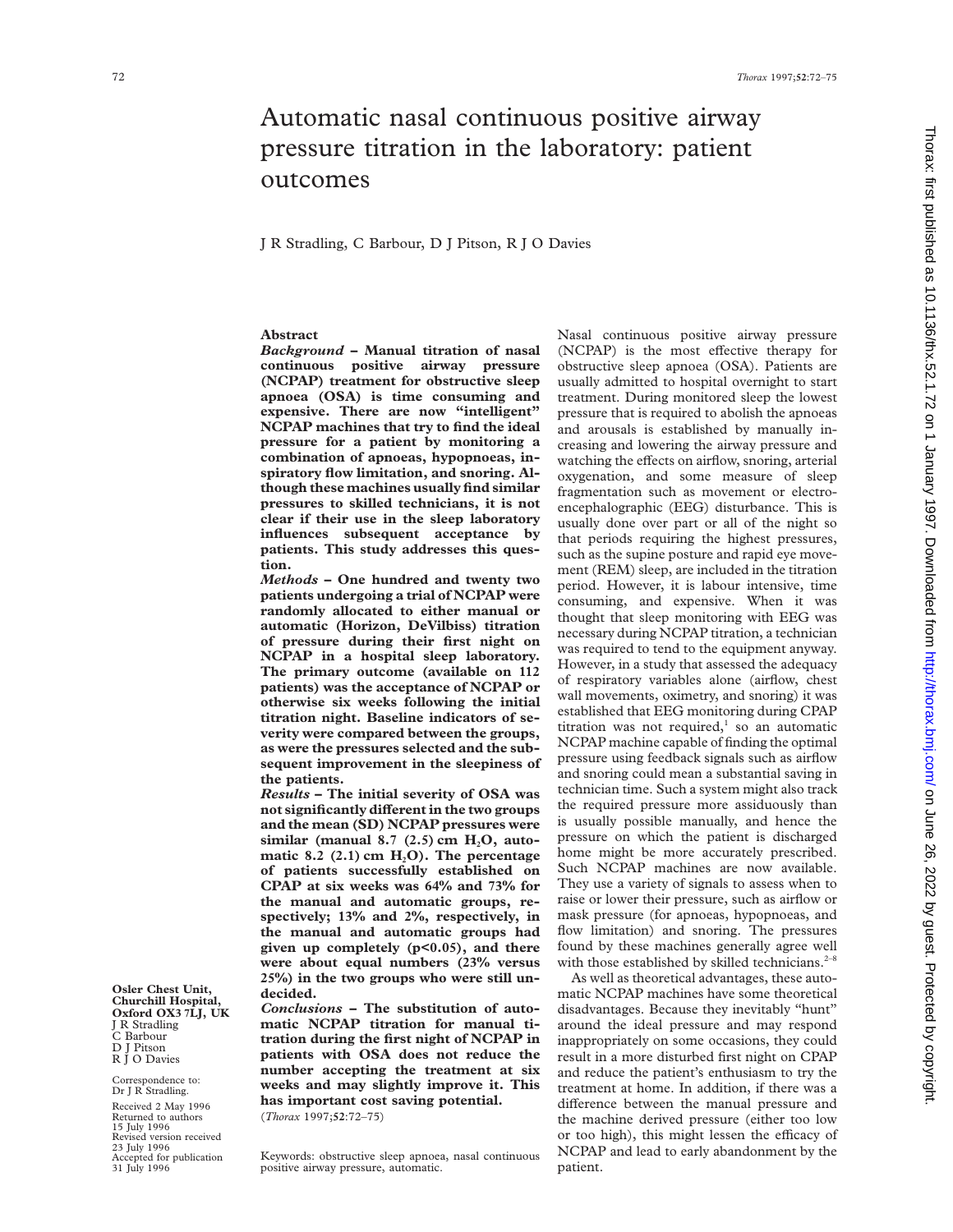the Oxford Sleep Clinic over an eight month period from 16 May 1995 to 23 January 1996 were studied. The criteria for inclusion in the reached. trial of NCPAP were: (1) significant disabling symptoms of OSA (usually excessive sleepiness quantified by the Epworth Sleepiness Scale<sup>9</sup>); (2) evidence of both sleep disturbance (multiple Two patients per night, on average two nights Lab System, Stowood Scientific Instruments, DeVilbiss automatic CPAP equipment. Fol-

Following a second full explanation of NCPAP that patients were under no obligation to accept on the evening of admission, patients were an NCPAP system long term. We explained allowed to fall asleep wearing their nasal mask, that NCPAP is prescribed for symptoms and with the pressure set to about  $3 \text{ cm H}_2\text{O}$ . Once that it is up to patients themselves to decide if the patient was asleep and was experiencing the benefits outweigh the disadvantages. upper airway obstruction the pressure was At the follow up appointment the patients raised until all evidence of obstruction and its were classified into one of three categories: consequences disappeared (absence of snoring, (1) those who were successfully established on movement arousals, pulse rate rises, and dips NCPAP and happy to continue indefinitely in oxygen saturation). The pressure was then (successful); (2) those who were not yet sure reduced until obstructive events returned and whether they wanted to continue but were then increased again. This cycle was repeated prepared to try for longer (undecided); and (3) until the correct pressure level was confidently those who had given up and were not prepared assessed. This process usually took about two to try again (failed). hours and thereafter no further titration was performed. The following morning the tracings were reviewed for any return of events. If there DATA ANALYSIS had been a return of events, with the mask Unpaired *t* testing was used to assess whether satisfactorily in place, then the pressure at those assigned either to manual or automatic which the patient was sent home was increased titration differed in their baseline characterwhich the patient was sent home was increased by 1–2 cm H<sub>2</sub>O. This usually occurred if there istics. Unpaired *t* testing was also used both to had been no supine sleep during the supervised assess differences in the CPAP pressures chosen had been no supine sleep during the supervised first two hours. The pressure was then kept at by the two techniques and the Epworth Sleepthe same level until the follow up visit six weeks iness Scale (ESS) in the two groups at the six later. week follow up appointment. The numbers in

Automatic titration was similar in all respects to manual titration except that pressure adjustment was performed automatically by **Results** throughout the night. This device senses initially randomised for the study at CPAP changes in airflow to the mask and monitors booking. However, nine cancelled (four mansnoring. It responds to apnoeas, hypopnoeas, ual, five automatic) and their space in the and snoring by raising the pressure which starts laboratory could not be filled in time. On those at a low of  $3 \text{ cm H}_2\text{O}$ . The length and size nights the single remaining patient was always of apnoeas and hypopnoeas to which it will titrated in the manual laboratory regardless of respond can be programmed. The manu- randomisation, thus (in error) four patients respond can be programmed. The manufacturer's default settings for events are those received manual instead of the intended autolasting more than 10 seconds in length; an matic titration. Hence, there were 61 subjects apnoea is an 85% fall in flow signal and an in the manual group and 52 in the automatic hypopnoea is a 60% fall. We found that the group. One subject in the automatic group

This study was designed to establish if the definition of an hypopnoea had to be extended substitution of automatic for manual NCPAP to 40 seconds in order to prevent the device titration on the patient's first night improved incorrectly raising its pressure in response to the or reduced NCPAP acceptance at five weeks. normal non-obstructive hypopnoeas of REM sleep.

The following morning the automatic pres-**Methods** Sure profile was reviewed on the Visi Lab sys tem. The single pressure then chosen for that All patients who required a trial of NCPAP at patient to use at home was the lowest that the Oxford Sleep Clinic over an eight month abolished most of the obstructive events and was not necessarily the highest pressure ever

## PROTOCOL

movement arousals on video and pulse rate per week, were randomly assigned to one of rises) and upper airway obstruction (hypoxic two sleep laboratories, one equipped with a dips, heavy snoring, apnoeas seen on video (Visi manual titration system and the other with the Oxford, UK)) on the sleep study; and (3) a lowing the titration night the patients were willingness to try NCPAP following a detailed sent home with fixed pressure CPAP systems explanation of what it entailed. (Revitaliser, DeVilbiss) and reviewed in the clinic about six weeks later. During this period they had telephone access to specialist nurses so that any problems could be solved promptly. *Manual titration* It was stressed that this period was a trial and an NCPAP system long term. We explained

each category (successful, undecided, failed) for manual and automatic titration were com-Automatic titration **b** area by  $\chi^2$  analysis.

One hundred and twenty two patients were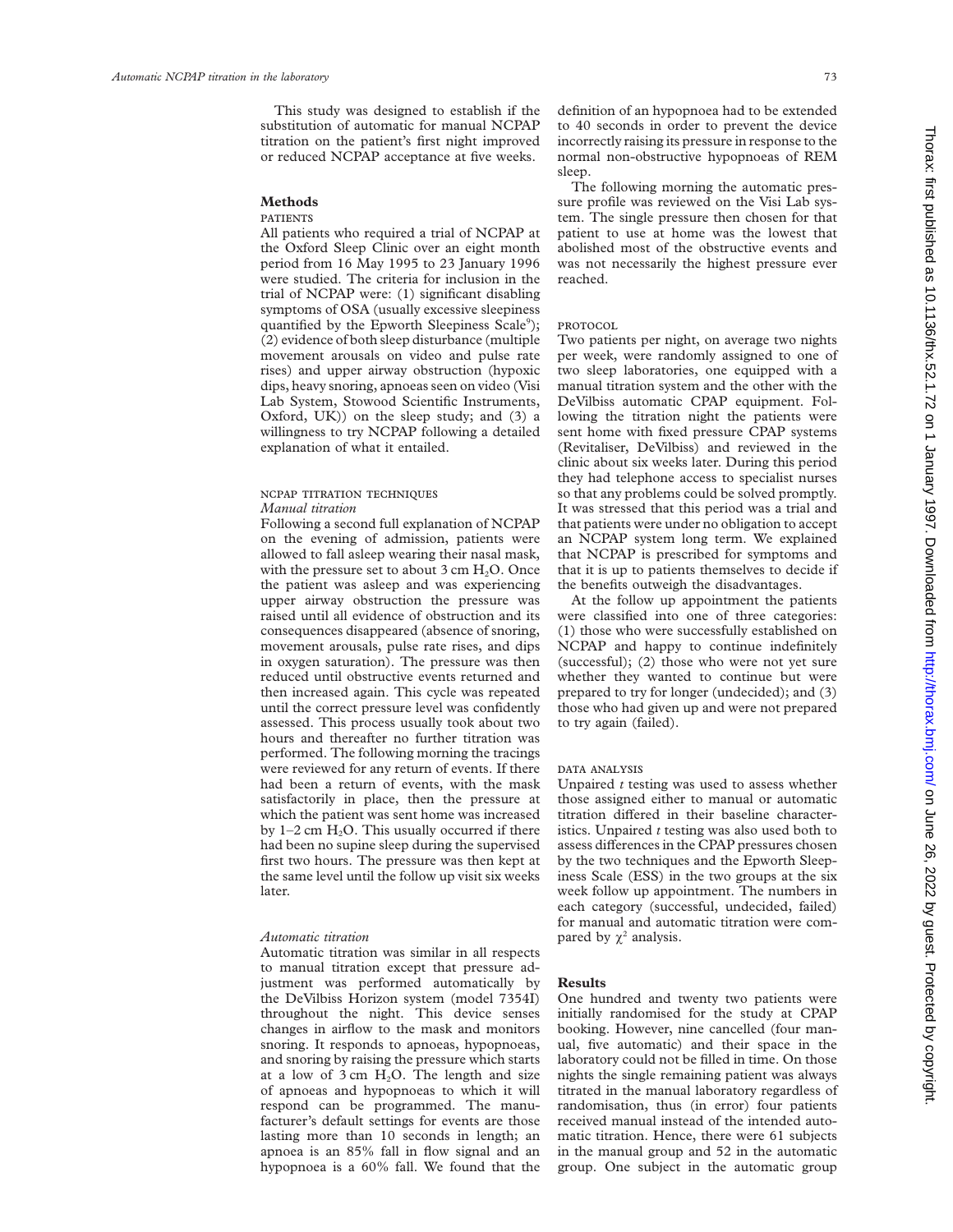*Table 1 Mean (SD) data for the manual and automatic* The slightly greater disease severity (as CPAP titration groups

|                                   | Manual<br>$(n=61)$ | Automatic<br>$(n=52)$ |
|-----------------------------------|--------------------|-----------------------|
| Baseline data:                    |                    |                       |
| $>4\%$ Sao <sub>2</sub> dips/hour | 20.0(18.6)         | 16.6(18.4)            |
| Pulse rises/hour                  | 34.2(20.0)         | 31.0(21.5)            |
| <b>BMI</b>                        | 33.7(6.21)         | 32.5(5.4)             |
| Neck circumference (in)           | 17.3(1.7)          | 17.1(1.6)             |
| <b>Epworth Sleepiness Scale</b>   | 14.4(4.6)          | 14.7(5.2)             |
| Titration data:                   |                    |                       |
| Chosen pressure $(cm H2O)$        | 8.7(2.5)           | 8.2(2.1)              |
| Successful                        | 8.8(2.4)           | 8.1(2.1)              |
| Undecided                         | 9.2(3.0)           | 8.7(2.3)              |
| Failed                            | 7.3(1.6)           | (only 1               |
|                                   |                    | subject)              |
| Follow up data at 6 weeks:        |                    |                       |
| Outcome                           |                    |                       |
| Successful                        | 39 (64%)           | 37 (73%)              |
| Undecided                         | 14 (23%)           | 13(25%)               |
| Failed                            | 8(13%)             | $1 \quad (2\%)^*$     |
| Epworth Sleepiness Scale          |                    |                       |
| Successful                        | 7.3(3.0)           | 8.9(4.4)              |
| Undecided                         | 12.7(4.9)          | 15.8(4.6)             |
| Failed                            | 13.0(6.3)          | (only 1               |
|                                   |                    | subject)              |
|                                   |                    |                       |

>4% Sa <sup>2</sup> dips/hour oxygen saturation from the previous ing watter over the diagonal pending on whether the pressure is being raised<br>nostic night divided by the length of the study in hours; pulse pending on whether the pressure is being rais squared; Epworth Sleepiness Scale (0=not sleepy at all,  $24 =$  ment<sup>15</sup> and the possible variation in pressure maximum score, up to 9 regarded as within the normal range). maximum score, up to 9 regarded as within the normal range).<br>One subject in the automatic group was not available for follow required due to changes in nasal resistance,

analysis of outcome. sure. The replacement of valuable technician

No significant differences were seen between the two groups (table 1). Although the oxygen technicians' expertise to be put to better use desaturation rate  $(>4\%$  Sao<sub>2</sub> dips/hour) was non-significantly higher in the manual group, the Epworth Sleepiness Scale was very similar fixed CPAP over a three week period at home in the two groups. The CPAP pressures chosen (following a manual titration in the laboratory) were not significantly di fferent between the two did not find any di groups. The average pressure in the automatic comes (such as the maintenance of wakefulness group was about 0.5 cm  $H_2O$  lower which may be a reflection of the slightly lower severity of sleep apnoea in this group. use for automatic CPAP machines but confirms

slight trend in favour of the automatic titration. using them. There were significantly fewer complete failures The results of this study show that replacing in the automatic titration group. Analysing just a skilled technician with an automatic NCPAP the subgroup who were successfully established machine to establish the correct fixed pressure on NCPAP at follow up, there were no sig- for a patient's subsequent use at home does not nificant differences in the mean (SD) scores on the Epworth sleepiness scale between the NCPAP at six weeks. This has an important manual and automatic groups (manual 7.3 cost saving potential. The DeVilbiss Horizon (3.0), automatic 8.9 (4.4)) indicating equal automatic NCPAP machine appears capable of symptomatic benefit. establishing sensible pressures, but at present

### **Discussion**

These results show that the medium term outcome following automatic CPAP titration by FRIEND TO THE STATE OF THE STATE OF A MONETATION SUCHER SERVER THE DEVIDISS HOTIZON SYSTEM IS AS SOOD AS C, RODITIOUS DOINING SOSTIVE AND THE SUCHER STATE OF A MONETA CONTINUOUS POSITIVE AND THE SUCHER STATES OF THE SUCHER better. Since the final chosen NCPAP pressures<br>were very similar and first night effects are<br>unlikely to extend beyond six weeks this sur-<br>unlikely to extend beyond six weeks this sur-<br>constant pressure. J. Sleep Res 1994; were very similar and first night effects are **3** unlikely to extend beyond six weeks, this sug-<br>gests that automatic titration is likely to be as 3 Berthon Jones M. Feasibility of a self-setting CPAP machine. good as manual in the longer term as well.  $S_{\text{leep}}$  1993;16:S120-1.<br>NCPAP use at one month has been shown LR, Wang YX. Development and application of automatic nasal CPAP calibration procedures for use in the un-<br>to predict accurately subsequent use at three masal CPAP calibration procedures for use in the un-<br>months.<sup>10</sup><br>5 Teschler H. Thompson AB. Henkel A. Berthon-Jones M.

*CPAP titration groups* judged by the >4% Sa <sup>2</sup> dips/hour) in the manual group may have biased outcome, but most data suggest that increasing severity improves NCPAP compliance rather than decreasing it,<sup>11</sup> although not all groups have found<br>this.<sup>12</sup><br>It is not established how to select exactly the

right NCPAP pressure during a titration night - for example, should the pressure chosen abolish all obstructive events, including inspiratory flow limitation, even at the expense of higher and thus more uncomfortable pressures? Following the institution of NCPAP patients<br>can sleep without sleep disturbance even in the Successful 39 (64%) 37 (73%) can sleep without sleep disturbance even in the Undecided 14 (23%) 13 (25%) presence of inspiratory flow limitation,<sup>13</sup> so automatic NCPAP machines that use this signal to control their pressure may be over treating.<sup>5</sup> During NCPAP titration there are about 2 cm  $H<sub>2</sub>O$  hysteresis in the relationship between  $>4\%$  Sao<sub>2</sub> dips/hour=number of  $>4\%$  falls in percentage arterial pressure and upper airway resistance de-<br>oxygen saturation from the previous high value over the diag-<br>position identifying the previous high value ove up. alcohol consumption, and sleep deprivation  $p<0.05$ , manual versus automatic CPAP. make obsessional titration on the first night superfluous. It is our experience that establishing patients successfully on NCPAP depends more on their training and support than has remained untraceable, leaving 112 for the on the very subtle adjustment of NCPAP prestime with an automatic alternative allows the training and supporting patients. A recent small study looking at the effects of automatic versus did not find any differences in objective outtest) but found a small increase in compliance. This study was clearly looking at a different The outcomes were essentially similar with a that there appear to be no disadvantages in

> reduce the likelihood of the patient accepting this requires a manual review of the data on the following morning.

- 
- 
- 
- 
- 5 Teschler H, Thompson AB, Henkel A, Berthon-Jones M,